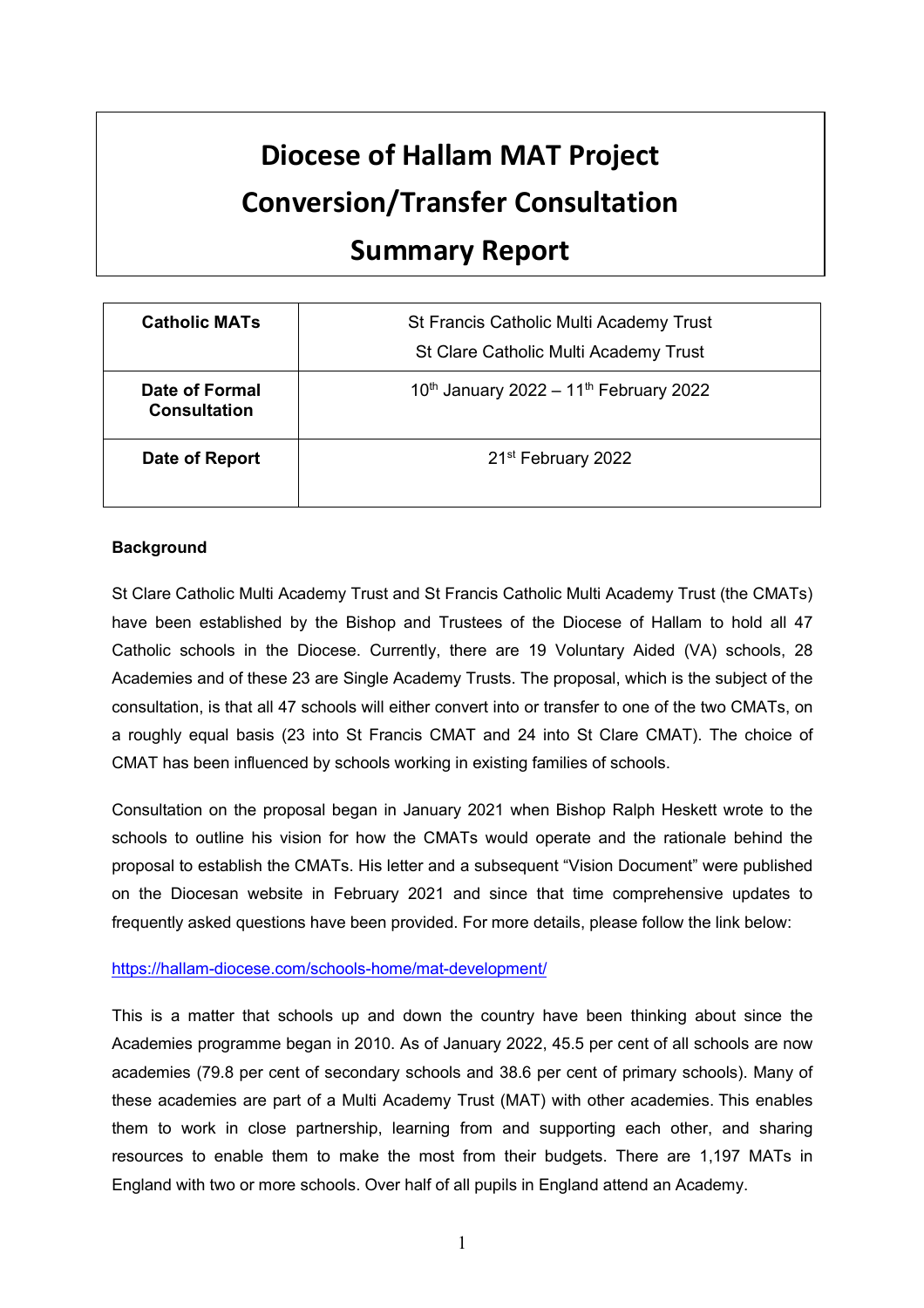The Bishop and Trustees however have indicated that schools are not being directed by the Bishop to convert or transfer, which the Bishop has the legal and canonical power to do, and the decision to do so is that of the school.

Applications were submitted on behalf of the schools to the Regional Schools Commissioner (RSC) in June 2021 seeking consent to become an academy, or to transfer an existing academy, as appropriate, and to join one of the two CMATs. Academy orders were subsequently granted in December 2021.

#### **Parental Consultation**

Before a maintained school in England (i.e. the VA schools in the Diocese) is converted into an Academy, the school's governing body must consult such persons as they think appropriate about whether the conversion should take place (Section 5 of the Academies Act 2010). The legislation goes on to provide that such consultation "may be carried out before or after an Academy order, or an application for an Academy order, has been made in respect of the school". Whilst there is a statutory duty to consult, there is no prescribed format for the consultation and no fixed timetable for consultation – there is no requirement, for example, for the formal publication of the proposal unlike for any other change in status which would be dealt with as a "prescribed alteration". Normal public law principles will apply requiring the governing bodies to consult for a reasonable period, to engage all appropriate stakeholders and to approach the consultation with an open mind. Whilst there is no statutory duty for the academies to consult regarding transfer, it is considered good practice to do so.

Consistent with the approach adopted to date, the consultation has been carried out on a collective basis, supported by the Diocesan MAT project team. This has enabled the consultation to have a greater reach than might otherwise be the case and all consultation questions and concerns, with responses were appropriate, are being shared widely.

#### **TUPE Consultation**

The proposal will involve the transfer of staff working in the schools to the relevant CMAT. For the VA schools this will mean a transfer from the employment of the governing body and for the academies a transfer from the relevant academy trust (either the single academy trusts or the Hallam Schools Partnership Academy Trust, the only other Catholic multi academy trust set up in the Diocese). The Transfer of Undertakings (Protection of Employment) Regulations 2006 (TUPE) will apply, which set out obligations on both the governing body/board as the transferring employer and the CMATs as the receiving employer. One of those obligations is to carry out consultation, the receiving employer being required to notify the transferring employer of any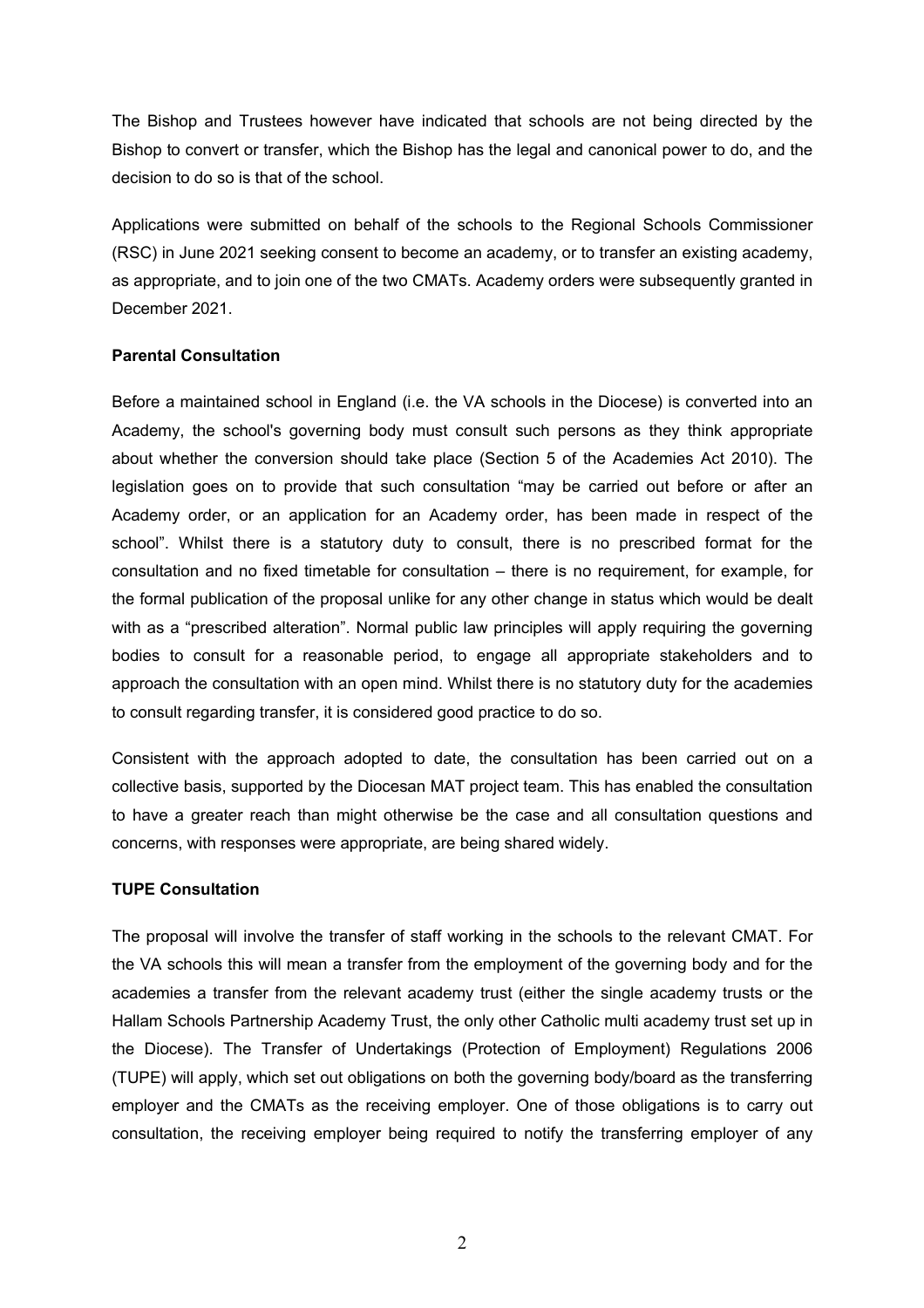steps they propose to take which might impact on staff and the transferring employer being required to consult their staff as to any measures they are notified of (Regulation 13).

Attached as Appendix 1 are the Regulation 13 letters for both CMATs, which set out the measures and implications as notified by the CMATs and as consulted on by the governing bodies and academy trusts. Both CMATs have indicated that no measures are anticipated.

The parental consultation and the TUPE consultation have taken place at the same time, with an initial focus on the schools due to join CMATs in "wave 1" being 1<sup>st</sup> April 2022.

## **1. Consultation Timeline and Process**

On 10<sup>th</sup> January 2022 governing bodies/academy trusts having responsibility for the schools, in conjunction with the Diocese, published a consultation on the proposal to convert to academy status (or transfer as an academy) and join the relevant CMAT. The consultation can be found here:

## https://hallam-diocese.com/schools-home/mat-development/

The Schools, the CMATs and the Diocese have worked together to ensure all stakeholders have been consulted. The key aims of the consultation being as follows:

- to inform and engage key stakeholders such as parents and carers, staff at the schools, the local community and the general public about the proposal to convert or transfer as the case may be;
- to listen to views, opinions and concerns from stakeholders and take these into account; and
- to raise awareness among key stakeholders of the proposal to convert to academy or to transfer, and to encourage them to engage with the proposal.

This document sets out the response to this consultation. It provides detail about the audience, activities undertaken and summarises the data received.

A collective approach was adopted with the aim of reaching as many of the community as possible in order to seek and hear views and opinions and to engage as fully and comprehensively as possible with staff and their representatives to meet the schools' legal duties. A range of consultation approaches were adopted.

The consultation was publicised to parents and carers, staff, pupils, the local community, the local authority, other local schools and union and professional associations representing school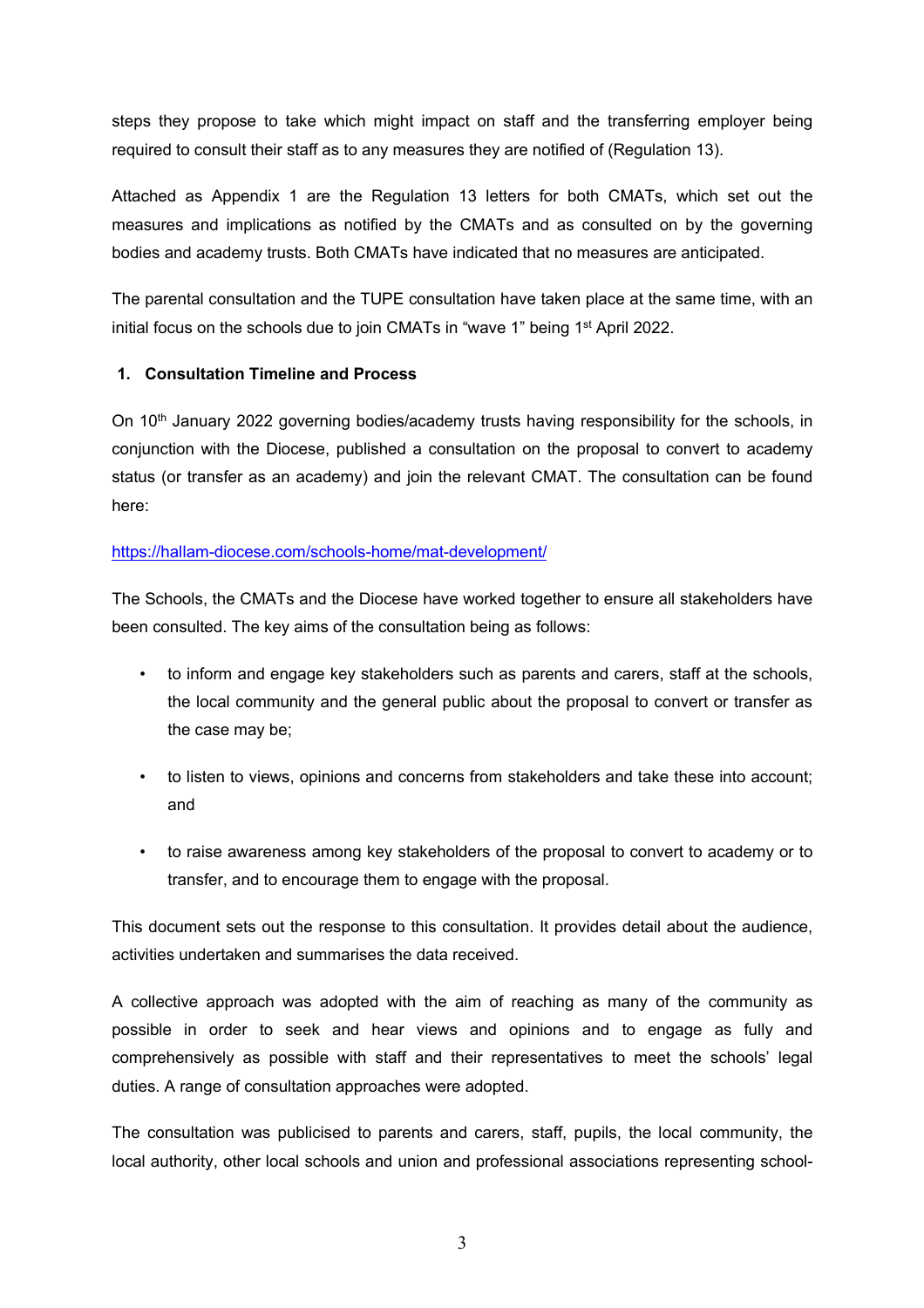based staff. Full details of the proposal were made available on the Diocesan website, with links to this from school websites. Formal (TUPE) Regulation 13 letters were sent to representatives of the staff and were made available to all via the Diocesan website.

The consultation materials consisted of:

- A "vision document";
- Detailed 'Frequently Asked Questions' documents, which were regularly updated;
- The TUPE "Measures Letters" dated  $10<sup>th</sup>$  January 2022; and
- Further responses to questions, concerns and comments raised during the consultation, attached as Appendix 2.

A series of consultation meetings were held for staff and union representatives. A collective approach was taken to the holding of these meetings, with different dates and different emphases (generally structured around families of schools) to ensure school staff had as many opportunities as possible to understand the proposal and consider the impact for them.

Consultees were also invited and able to respond to the consultation in writing.

The formal period of consultation ran from 10<sup>th</sup> January to 11<sup>th</sup> February, a period of 5 weeks. It is felt that the consultation had provided sufficient time for interested parties to respond.

Whilst the Measures Letters named all schools joining the respective CMATs, the initial focus for the consultation has been on those schools joining in "wave 1" i.e. on 1st April 2022. The formal stage of the consultation for the wave 1 schools closed on 11<sup>th</sup> February 2022. The formal stage of the consultation for the remainder of the schools due to join on 1<sup>st</sup> September 2022 will remain open until a date after Easter and further workplace meetings will take place at dates to be confirmed. No decision is being made by any wave 2 school at this time.

Notes of all meetings were taken and comments and questions extracted and collated as part of the consultation responses. These have been uploaded to the Diocesan website to be accessed by all, including those who were not able to attend any of the meetings. A general consultation email address was also provided to enable collated responses.

## **2. Consultation Responses and Submissions**

Formal responses came from a broad spectrum of the community including parents, staff, governors and trade union representatives.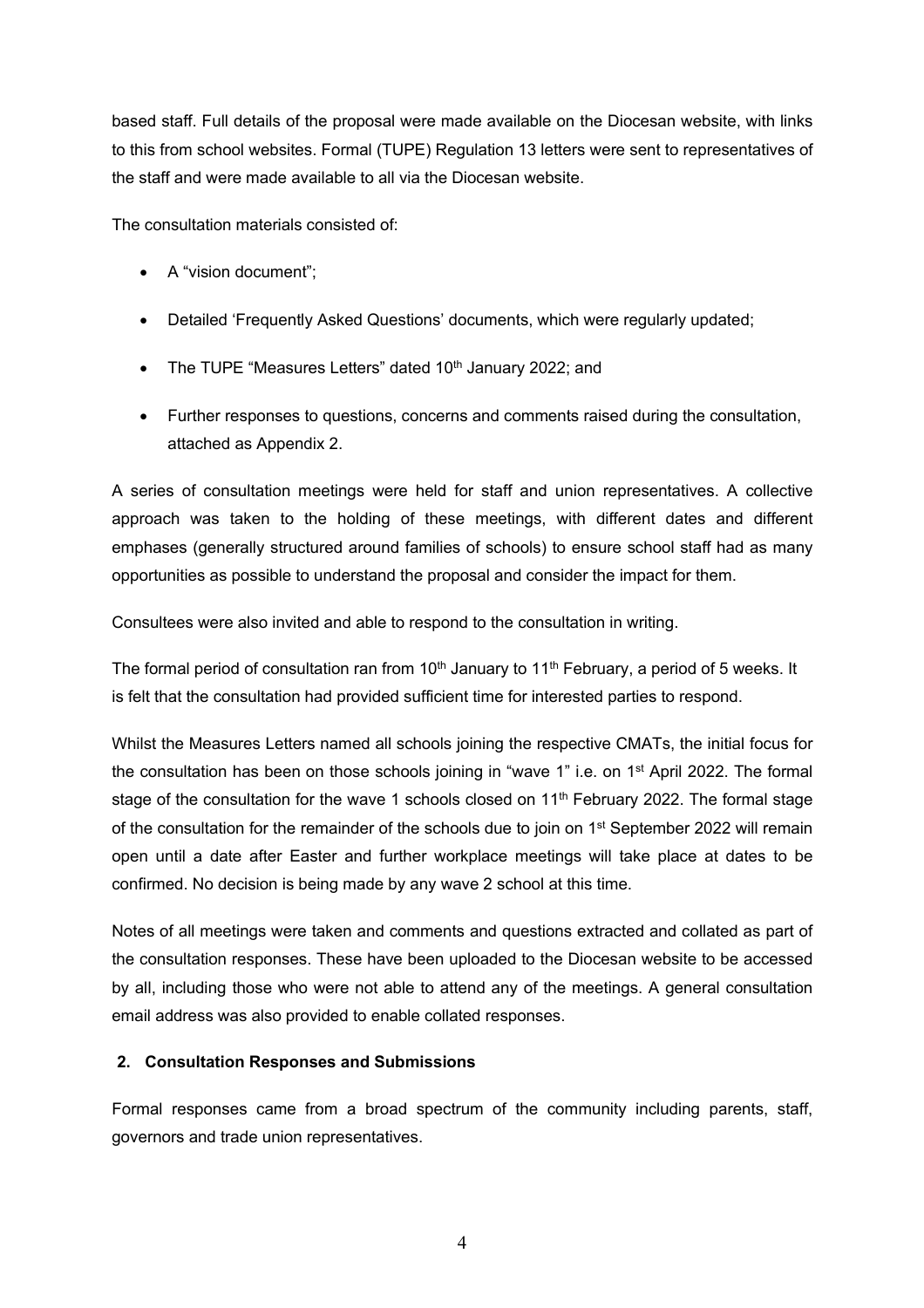The details of all questions and comments, both positive and negative, are attached as Appendix 2. The following is not a verbatim report on all of the meetings and discussions held about the proposal. Rather, it gathers together, in a series of issues/themes, the questions, comments and concerns that were raised in the meetings or in writing to us. Where possible we have themed questions and comments together for ease of consideration.

#### **Parent Consultation**

| <b>Summary of Supportive</b><br><b>Responses</b>      | General enthusiasm for schools to collaborate more<br>Provides stability in a time of political uncertainty and<br>general challenge for schools recovering from the<br>pandemic<br>CMATs will provide career opportunities for staff, helping<br>$\bullet$<br>with recruitment and retention.<br>Better transition from primary to secondary<br>$\bullet$<br>Procurement efficiencies<br>$\bullet$<br>Allows the sharing of best practice<br>٠<br>Access to additional funding                                                                                                                                                                                      |
|-------------------------------------------------------|----------------------------------------------------------------------------------------------------------------------------------------------------------------------------------------------------------------------------------------------------------------------------------------------------------------------------------------------------------------------------------------------------------------------------------------------------------------------------------------------------------------------------------------------------------------------------------------------------------------------------------------------------------------------|
| <b>Summary of Non-</b><br><b>Supportive Responses</b> | Proposals considered to be wasteful of public money<br>$\bullet$<br>Distrust of centralisation and imposition of executive<br>$\bullet$<br>controls<br>Fear as to loss of school autonomy                                                                                                                                                                                                                                                                                                                                                                                                                                                                            |
| Summary of<br><b>Questions/Concerns</b>               | Details of the CMAT top slice/management charge<br>$\bullet$<br>Protection of schools' distinctiveness (e.g. as a joint<br>$\bullet$<br>church school in some cases)<br>Rationale for grouping of schools<br>$\bullet$<br>Whether the Bishop's vision would be realised<br>$\bullet$<br>Reassurance about how day to day school decisions will<br>be made (e.g. school holidays still be set by<br>headteachers, changes to school uniform)<br>Insufficient time for full consideration<br>More detail requested as to advantages (with focus on<br>٠<br>benefits for pupils)<br>How are staff being protected<br>$\bullet$<br>How any changes are being implemented |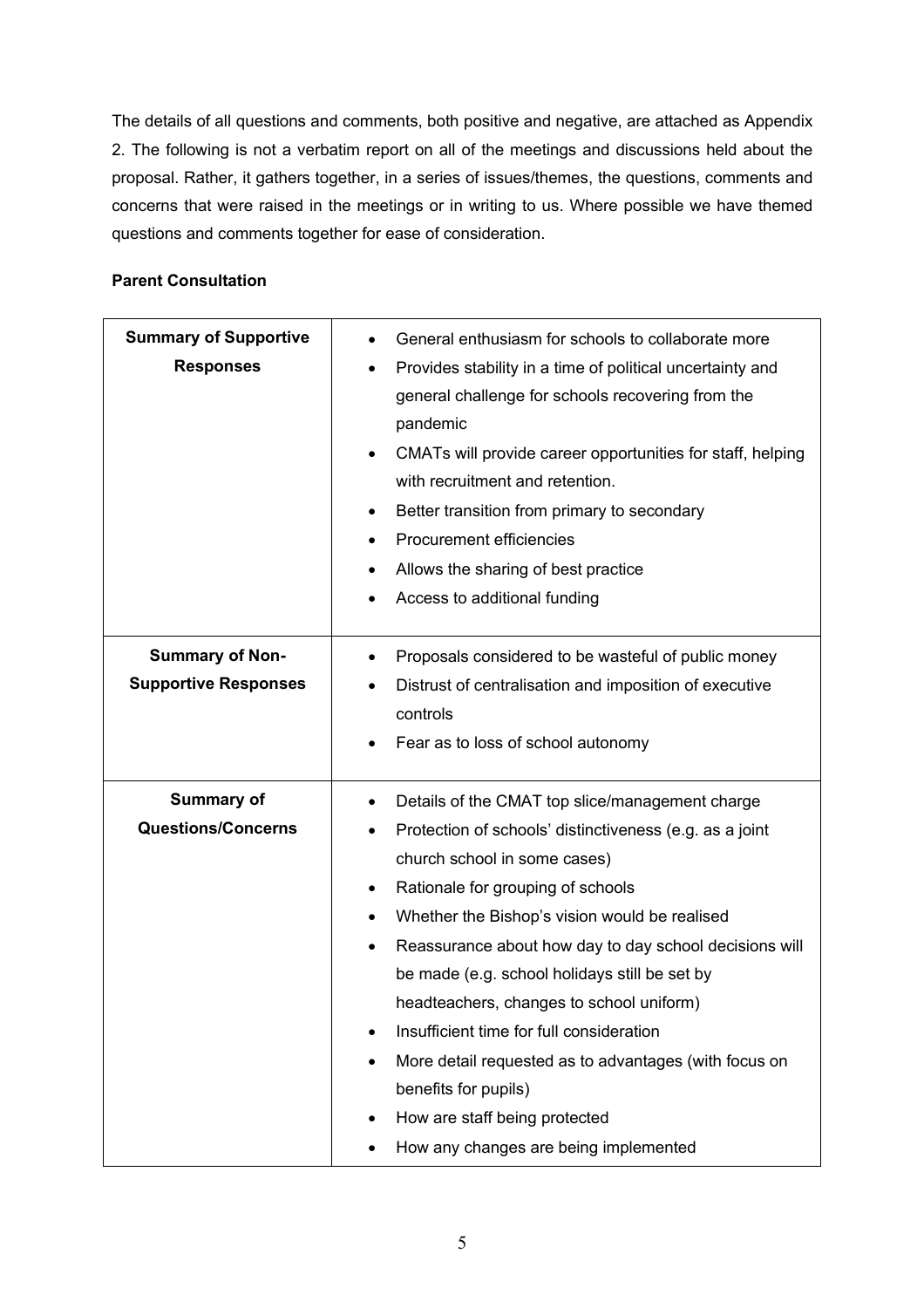|                                                             | Will this expose schools to additional risk and divert<br>$\bullet$<br>school leaders from their schools<br>Too much autonomy left with schools<br>$\bullet$<br>Financial robustness in times of reduced funding<br>$\bullet$ |
|-------------------------------------------------------------|-------------------------------------------------------------------------------------------------------------------------------------------------------------------------------------------------------------------------------|
| <b>Action taken following</b><br>consultation (if required) | Focus on Wave 2 schools and extending consultation<br>after Easter.<br>Analysis of early work of the CMATs to be shared.                                                                                                      |

## **Staff Consultation**

| <b>Summary of Supportive</b><br><b>Responses</b><br><b>Summary of Non-</b><br><b>Supportive Responses</b> | Agree with vision and advantages of the CMATs, but<br>would want to see more centralisation and more<br>overarching control<br>Process is being rushed<br>$\bullet$<br>Governing Bodies have not resolved to join the CMATs<br>Academy Orders have been wrongly issued                                                                                                                                                                                                                                                                                                                                                                                                                                                                             |
|-----------------------------------------------------------------------------------------------------------|----------------------------------------------------------------------------------------------------------------------------------------------------------------------------------------------------------------------------------------------------------------------------------------------------------------------------------------------------------------------------------------------------------------------------------------------------------------------------------------------------------------------------------------------------------------------------------------------------------------------------------------------------------------------------------------------------------------------------------------------------|
| Summary of<br><b>Questions/Concerns</b>                                                                   | Request for a formal union recognition agreement and for<br>the CMATs to commit to paying union facilities time<br>Reassurance about the role of School Business<br>Managers<br>Confirmation that there would be no change to terms and<br>conditions (e.g. being made to work in another school)<br>Clarity regarding the adoption of CES policies<br>٠<br>Detail as to any changes in the governance structure<br>(e.g. headteachers continuing to be responsible for<br>teacher appraisals)<br>How job opportunities would be communicated and<br>approached<br>Concern as to readiness for opening (as the CMATs)<br>Concern regarding lack of engagement by some of the<br>teaching and support staff unions and threat of legal<br>challenge |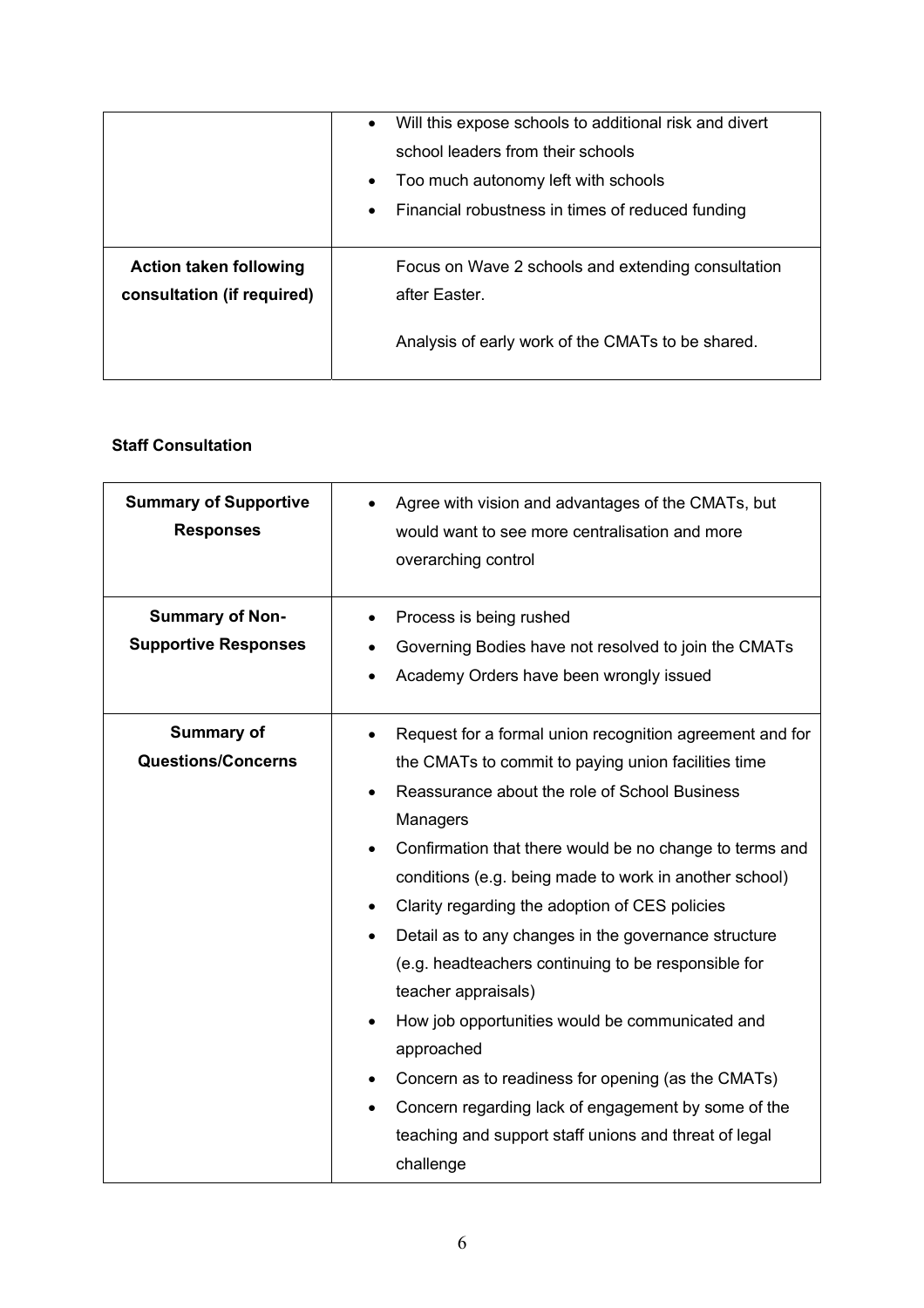|                                                             | Information about the size of the CMAT central team and<br>how this is being costed (and afforded) |
|-------------------------------------------------------------|----------------------------------------------------------------------------------------------------|
| <b>Action taken following</b><br>consultation (if required) | Opportunity provided to staff for further 1:1 contact and<br>conversation if required.             |
|                                                             | Focus on Wave 2 schools and extending consultation<br>after Easter.                                |
|                                                             | Trade Union Recognition Agreement to be agreed and<br>entered into.                                |

No responses were received from other stakeholders.

## **Equality Impact Assessment and Discharge of Public Sector Equality Duty**

School leaders and governors, including the CMAT Boards, take seriously the responsibility of ensuring all stakeholders will have been able to engage in the proposal and consultation process without discrimination. Mindful of their public sector equality duty arising from the Equality Act 2010, the schools will work with the CMATs and the Diocese in the development of any final proposals to mitigate the likelihood of any adverse impact.

We have not become aware during this consultation process of any potential impact on members of the school community who share a relevant protected characteristic (e.g. age; disability; gender re-assignment; pregnancy and maternity; race; religion or belief; sex; and sexual orientation). All information will however be provided in other languages and in large print.

#### **Next Steps**

It is worth noting that having been granted an Academy Order, the schools are not committed to converting or transferring. An Academy Order confirms whether the Department for Education is, in principle, supportive of conversion (or transfer) as an option.

This is subject to due diligence then being undertaken. Due diligence is a comprehensive and robust process to ensure both the schools and the CMATs are fully prepared for joining together. The Academy Order releases a grant from the Department for Education to enable the schools to undertake the appropriate due diligence and other work related to the process of becoming an academy and joining the CMATs. Once this work has been completed and all appropriate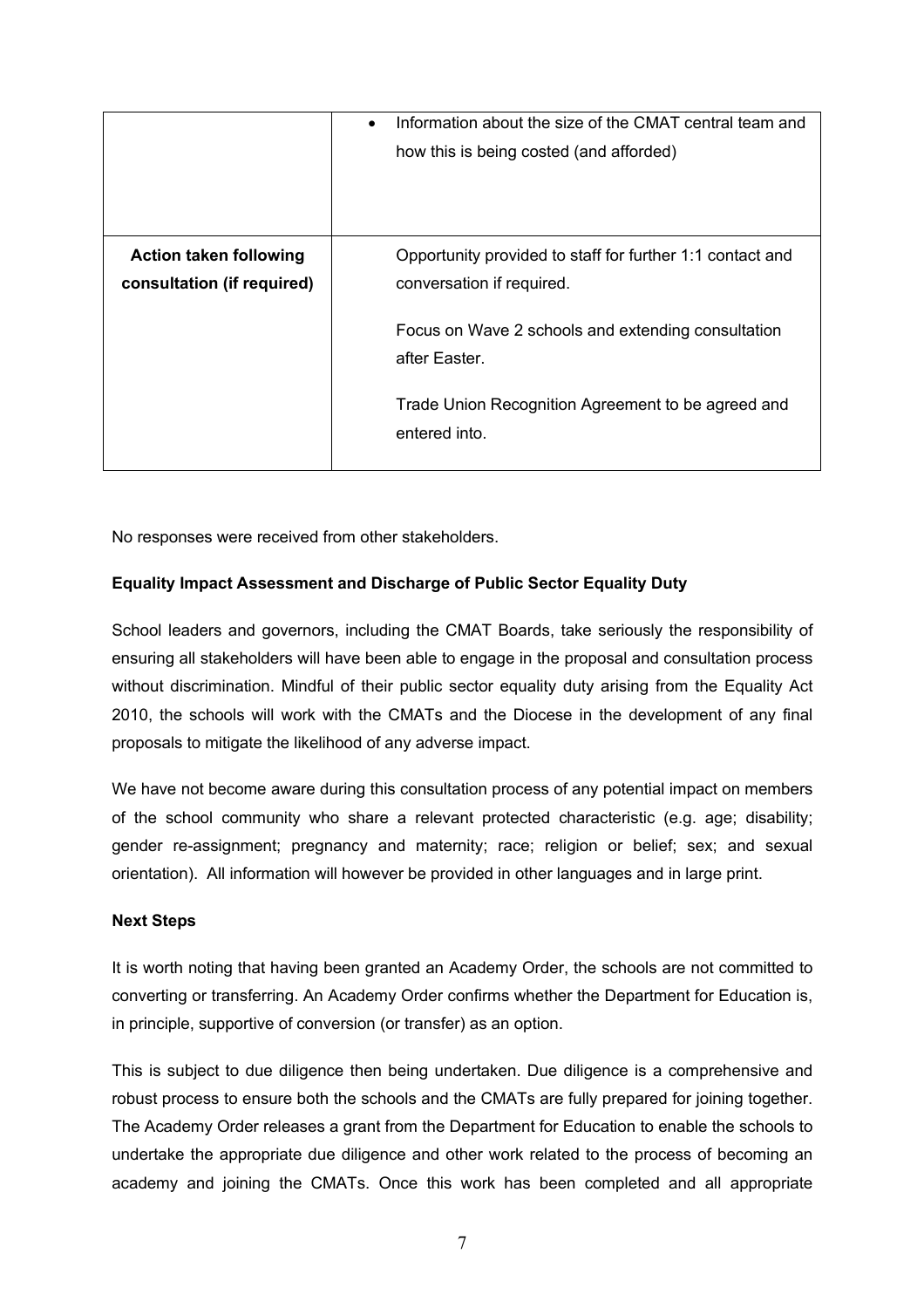approvals are in place, including the signing of documents by the Diocesan Trustee, the schools will be in a position to move forward, give approval to the joining the relevant CMAT (if that's what they decide to do) and to give authority to sign the conversion/transfer documents.

Even after ongoing due diligence and further discussion, schools can still decide that it is not right for the school to join at this time.

It is now for the schools (their governing bodies/boards) to consider their next step in the process and decide whether to proceed, based on their assessment of the business case for joining the CMATs and having taken into account the consultation responses.

Wave 1 schools will be making this decision now, Wave 2 schools will be making this decision after Easter.

## **Conclusion**

We are grateful to all of the parents, staff and other stakeholders who took the time to attend the consultation meetings and/or respond in writing. The questions asked were helpful in supporting schools' thinking and in giving them a clear understanding of the views of stakeholders concerning the proposal. The schools and the CMATs greatly appreciate the comments and questions raised during the consultation period as they help ensure appropriate bodies can make an informed decision on whether to convert/transfer and join the CMATs.

The public consultation process has given schools, the CMATs and the Diocese an opportunity to interact with the local community. The level of interest reflected in the number of individuals who either sent written comments or attended engagement events was in line with that experienced by schools of this size nationally. Though it is noted with disappointment that some staff, advised by their unions, and some union representatives took the decision early on not to engage with this consultation.

It is the case that a proposal of this nature will be opposed by some and for some on ideological grounds. This is their right and the schools respect the positions articulated.

However, over the course of the consultation period it is the case that there was only limited negative reaction to the proposal from those who engaged fully. Many of the views raised instead sought assurances that the schools/CMATs will continue to provide the same level of support and care for pupils and staff's terms and conditions would not change if they joined the CMATs.

Views and comments received indicate that there is positive support for the schools to become academies (as so many in the Diocese already are) and to join up with other Catholic schools as part of the CMATs. Additional research by the Department for Education notes that the model of